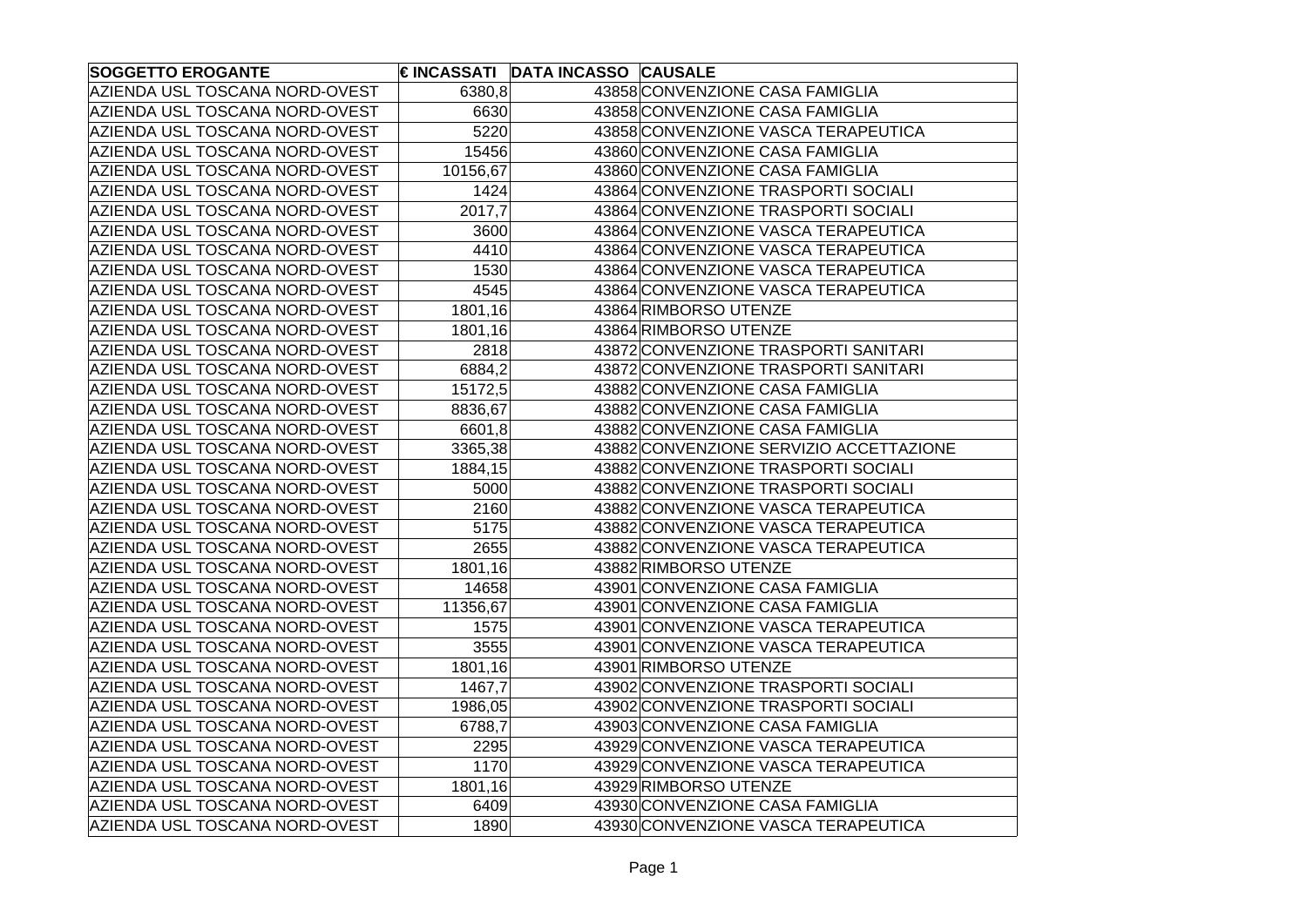| AZIENDA USL TOSCANA NORD-OVEST | 4095     | 43930 CONVENZIONE VASCA TERAPEUTICA          |
|--------------------------------|----------|----------------------------------------------|
| AZIENDA USL TOSCANA NORD-OVEST | 26116,21 | 43930 LOCAZIONE                              |
| AZIENDA USL TOSCANA NORD-OVEST | 15078    | 43935 CONVENZIONE CASA FAMIGLIA              |
| AZIENDA USL TOSCANA NORD-OVEST | 11076,67 | 43935 CONVENZIONE CASA FAMIGLIA              |
| AZIENDA USL TOSCANA NORD-OVEST | 5646,09  | 43948 CONVENZIONE TRASPORTI SANITARI         |
| AZIENDA USL TOSCANA NORD-OVEST | 2502,42  | 43958 CONVENZIONE TRASPORTI SANITARI         |
| AZIENDA USL TOSCANA NORD-OVEST | 16275    | 43963 CONVENZIONE CASA FAMIGLIA              |
| AZIENDA USL TOSCANA NORD-OVEST | 6316,67  | 43963 CONVENZIONE CASA FAMIGLIA              |
| AZIENDA USL TOSCANA NORD-OVEST | 112,19   | 43964 CONVENZIONE TRASPORTI SANITARI         |
| AZIENDA USL TOSCANA NORD-OVEST | 3375     | 43964 CONVENZIONE VASCA TERAPEUTICA          |
| AZIENDA USL TOSCANA NORD-OVEST | 3375     | 43964 CONVENZIONE VASCA TERAPEUTICA          |
| AZIENDA USL TOSCANA NORD-OVEST | 810      | 43964 CONVENZIONE VASCA TERAPEUTICA          |
| AZIENDA USL TOSCANA NORD-OVEST | 2754,22  | 43964 RIMBORSO UTENZE                        |
| AZIENDA USL TOSCANA NORD-OVEST | 6851     | 43966 CONVENZIONE CASA FAMIGLIA              |
| AZIENDA USL TOSCANA NORD-OVEST | 3099,4   | 43966 CONVENZIONE ATTIVITA' PERSONE DISABILI |
| AZIENDA USL TOSCANA NORD-OVEST | 10168,72 | 43966 RIMBORSO UTENZE                        |
| AZIENDA USL TOSCANA NORD-OVEST | 14647,5  | 43968 CONVENZIONE CASA FAMIGLIA              |
| AZIENDA USL TOSCANA NORD-OVEST | 1882,03  | 43978 CONVENZIONE TRASPORTI SANITARI         |
| AZIENDA USL TOSCANA NORD-OVEST | 16,92    | 43978 CONVENZIONE TRASPORTI SANITARI         |
| AZIENDA USL TOSCANA NORD-OVEST | 2118,85  | 43992 RIMBORSO UTENZE                        |
| AZIENDA USL TOSCANA NORD-OVEST | 3365,38  | 43993 CONVENZIONE SERVIZIO ACCETTAZIONE      |
| AZIENDA USL TOSCANA NORD-OVEST | 15172,5  | 43993 CONVENZIONE CASA FAMIGLIA              |
| AZIENDA USL TOSCANA NORD-OVEST | 6630     | 43993 CONVENZIONE CASA FAMIGLIA              |
| AZIENDA USL TOSCANA NORD-OVEST | 360      | 43993 CONVENZIONE VASCA TERAPEUTICA          |
| AZIENDA USL TOSCANA NORD-OVEST | 270      | 43993 CONVENZIONE VASCA TERAPEUTICA          |
| AZIENDA USL TOSCANA NORD-OVEST | 2118,85  | 44025 RIMBORSO UTENZE                        |
| AZIENDA USL TOSCANA NORD-OVEST | 6851     | 44027 CONVENZIONE CASA FAMIGLIA              |
| AZIENDA USL TOSCANA NORD-OVEST | 1940,2   | 44029 CONVENZIONE TRASPORTI SOCIALI          |
| AZIENDA USL TOSCANA NORD-OVEST | 387,7    | 44029 CONVENZIONE TRASPORTI SOCIALI          |
| AZIENDA USL TOSCANA NORD-OVEST | 56,95    | 44029 CONVENZIONE TRASPORTI SOCIALI          |
| AZIENDA USL TOSCANA NORD-OVEST | 7009,74  | 44046 CONVENZIONE TRASPORTI SANITARI         |
| AZIENDA USL TOSCANA NORD-OVEST | 21406,73 | 44048 LOCAZIONE                              |
| AZIENDA USL TOSCANA NORD-OVEST | 6630     | 44055 CONVENZIONE CASA FAMIGLIA              |
| AZIENDA USL TOSCANA NORD-OVEST | 270      | 44055 CONVENZIONE VASCA TERAPEUTICA          |
| AZIENDA USL TOSCANA NORD-OVEST | 360      | 44055 CONVENZIONE VASCA TERAPEUTICA          |
| AZIENDA USL TOSCANA NORD-OVEST | 2118,85  | 44055 RIMBORSO UTENZE                        |
| AZIENDA USL TOSCANA NORD-OVEST | 15645    | 44056 CONVENZIONE CASA FAMIGLIA              |
| AZIENDA USL TOSCANA NORD-OVEST | 6636,67  | 44056 CONVENZIONE CASA FAMIGLIA              |
| AZIENDA USL TOSCANA NORD-OVEST | 512      | 44056 CONVENZIONE TRASPORTI SOCIALI          |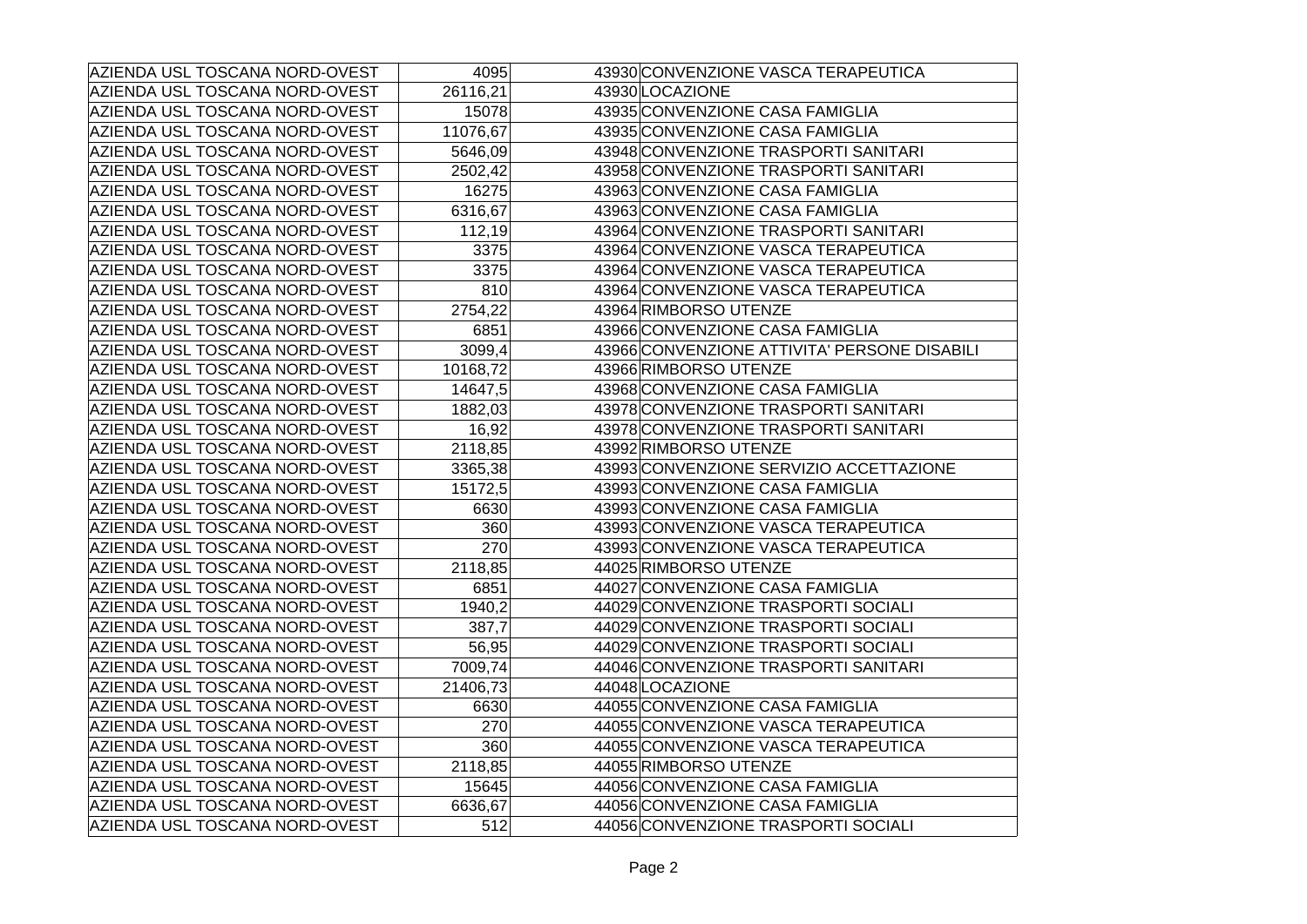| AZIENDA USL TOSCANA NORD-OVEST | 56,95   | 44056 CONVENZIONE TRASPORTI SOCIALI     |
|--------------------------------|---------|-----------------------------------------|
| AZIENDA USL TOSCANA NORD-OVEST | 2118,85 | 44063 RIMBORSO UTENZE                   |
| AZIENDA USL TOSCANA NORD-OVEST | 6851    | 44090 CONVENZIONE CASA FAMIGLIA         |
| AZIENDA USL TOSCANA NORD-OVEST | 16275   | 44095 CONVENZIONE CASA FAMIGLIA         |
| AZIENDA USL TOSCANA NORD-OVEST | 7316,67 | 44095 CONVENZIONE CASA FAMIGLIA         |
| AZIENDA USL TOSCANA NORD-OVEST | 448     | 44095 CONVENZIONE TRASPORTI SOCIALI     |
| AZIENDA USL TOSCANA NORD-OVEST | 2118,85 | 44109 RIMBORSO UTENZE                   |
| AZIENDA USL TOSCANA NORD-OVEST | 16275   | 44113 CONVENZIONE CASA FAMIGLIA         |
| AZIENDA USL TOSCANA NORD-OVEST | 4916,67 | 44113 CONVENZIONE CASA FAMIGLIA         |
| AZIENDA USL TOSCANA NORD-OVEST | 256     | 44113 CONVENZIONE TRASPORTI SOCIALI     |
| AZIENDA USL TOSCANA NORD-OVEST | 47,43   | 44113 CONVENZIONE TRASPORTI SOCIALI     |
| AZIENDA USL TOSCANA NORD-OVEST | 3788    | 44113 CONVENZIONE CASA FAMIGLIA         |
| AZIENDA USL TOSCANA NORD-OVEST | 7576    | 44113 CONVENZIONE CASA FAMIGLIA         |
| AZIENDA USL TOSCANA NORD-OVEST | 6851    | 44116 CONVENZIONE CASA FAMIGLIA         |
| AZIENDA USL TOSCANA NORD-OVEST | 225     | 44116 CONVENZIONE VASCA TERAPEUTICA     |
| AZIENDA USL TOSCANA NORD-OVEST | 3375    | 44116 CONVENZIONE VASCA TERAPEUTICA     |
| AZIENDA USL TOSCANA NORD-OVEST | 1440    | 44116 CONVENZIONE VASCA TERAPEUTICA     |
| AZIENDA USL TOSCANA NORD-OVEST | 4365    | 44116 CONVENZIONE VASCA TERAPEUTICA     |
| AZIENDA USL TOSCANA NORD-OVEST | 2565    | 44116 CONVENZIONE VASCA TERAPEUTICA     |
| AZIENDA USL TOSCANA NORD-OVEST | 1935    | 44116 CONVENZIONE VASCA TERAPEUTICA     |
| AZIENDA USL TOSCANA NORD-OVEST | 398,32  | 44139 CONVENZIONE TRASPORTI SANITARI    |
| AZIENDA USL TOSCANA NORD-OVEST | 96,41   | 44139 CONVENZIONE TRASPORTI SANITARI    |
| AZIENDA USL TOSCANA NORD-OVEST | 59,78   | 44145 RIMBORSO PIASTRE MONOUSO X DAE    |
| AZIENDA USL TOSCANA NORD-OVEST | 15750   | 44152 CONVENZIONE CASA FAMIGLIA         |
| AZIENDA USL TOSCANA NORD-OVEST | 7156,67 | 44152 CONVENZIONE CASA FAMIGLIA         |
| AZIENDA USL TOSCANA NORD-OVEST | 3307,96 | 44152 CONVENZIONE TRASPORTI SANITARI    |
| AZIENDA USL TOSCANA NORD-OVEST | 3788    | 44152 CONVENZIONE CASA FAMIGLIA         |
| AZIENDA USL TOSCANA NORD-OVEST | 786,01  | 44152 CONVENZIONE TRASPORTI SOCIALI     |
| AZIENDA USL TOSCANA NORD-OVEST | 3365,38 | 44154 CONVENZIONE SERVIZIO ACCETTAZIONE |
| AZIENDA USL TOSCANA NORD-OVEST | 3365,38 | 44154 CONVENZIONE SERVIZIO ACCETTAZIONE |
| AZIENDA USL TOSCANA NORD-OVEST | 6630    | 44154 CONVENZIONE CASA FAMIGLIA         |
| AZIENDA USL TOSCANA NORD-OVEST | 540     | 44154 CONVENZIONE VASCA TERAPEUTICA     |
| AZIENDA USL TOSCANA NORD-OVEST | 2430    | 44154 CONVENZIONE VASCA TERAPEUTICA     |
| AZIENDA USL TOSCANA NORD-OVEST | 1890    | 44154 CONVENZIONE VASCA TERAPEUTICA     |
| AZIENDA USL TOSCANA NORD-OVEST | 4455    | 44154 CONVENZIONE VASCA TERAPEUTICA     |
| AZIENDA USL TOSCANA NORD-OVEST | 2118,85 | 44154 RIMBORSO UTENZE                   |
| AZIENDA USL TOSCANA NORD-OVEST | 3137,61 | 44158 CONVENZIONE TRASPORTI SANITARI    |
| AZIENDA USL TOSCANA NORD-OVEST | 16275   | 44180 CONVENZIONE CASA FAMIGLIA         |
| AZIENDA USL TOSCANA NORD-OVEST | 6916,67 | 44180 CONVENZIONE CASA FAMIGLIA         |